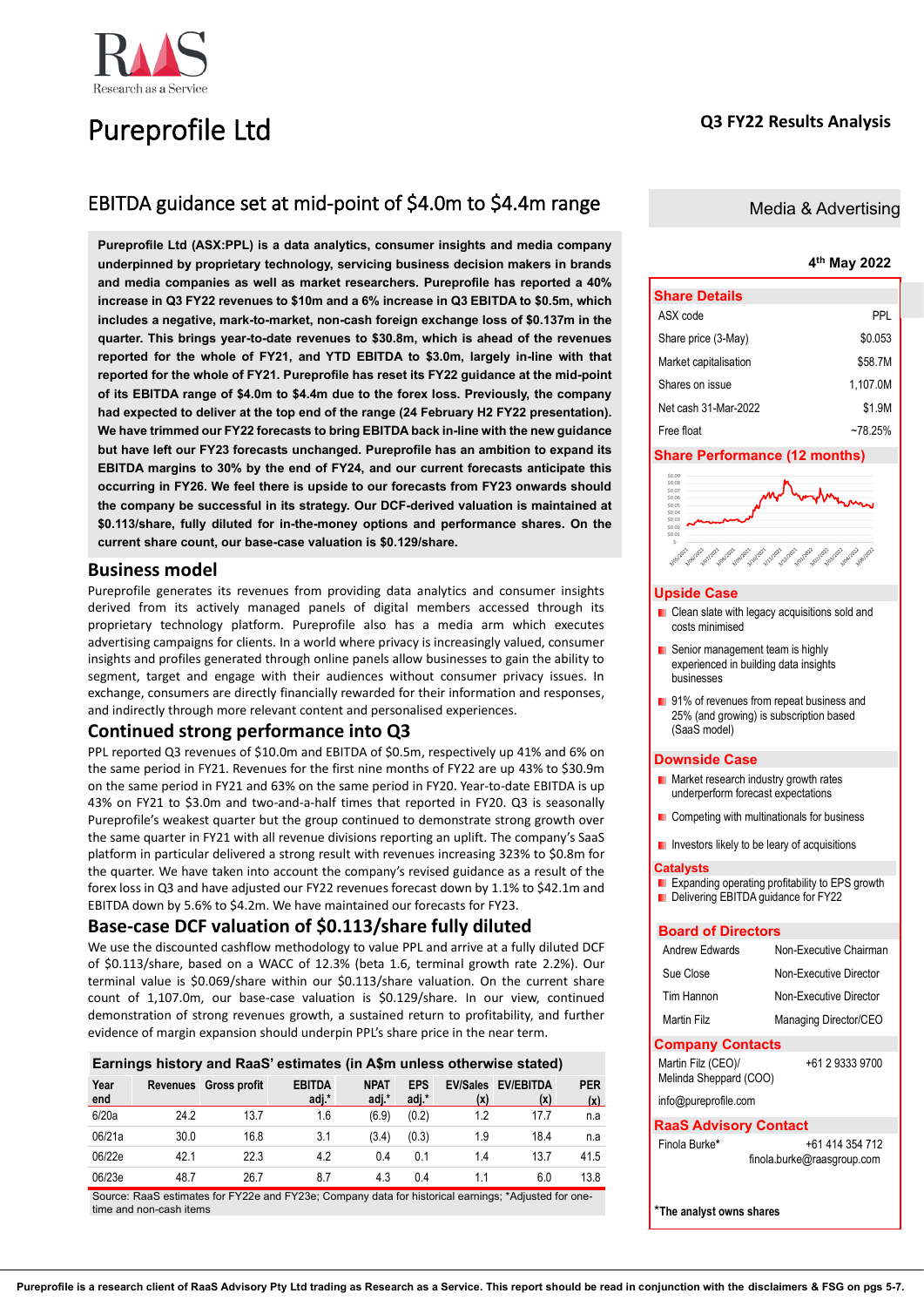

# **Q3 FY22 Result**

Pureprofile had Q3 revenues of \$10.0m, up 40% on the pcp, with growth across every division. EBITDA for the quarter was \$0.5m, an increase of 6% on the pcp. Adjusted for the non-cash forex loss, EBITDA would have been \$0.64m, an increase of 32% on the pcp. The EBITDA margin for the quarter was 5%, down from 7% in Q3 FY21, but adjusting for the forex loss, the margin would have been flat quarter-on-quarter. The company ended Q3 FY22 with \$4.9m cash in hand, or \$1.9m net cash, up \$0.2m from H1 FY22.

Particularly pleasing was the growth in revenues reported by both the SaaS platform (up 323%) and the Data & Insights business outside Australia which continued to set new revenues records in the quarter. Data & Insights delivered across-the-board sales growth from both the Asia Pacific (+28% to \$4.9m) and UK/EU (+49% to \$2.8m).

| $\blacksquare$                      |         |         |            |
|-------------------------------------|---------|---------|------------|
|                                     | Q3 FY21 | Q3 FY22 | $%$ change |
| Data & Insights APAC                | 3.8     | 4.9     | 28.0       |
| Data & Insights UK/EU               | 1.9     | 2.8     | 49.0       |
| SaaS platform                       | 0.2     | 0.8     | 323.0      |
| Pure.amplify Media                  | 1.2     | 1.5     | 27.0       |
| <b>Total revenues</b>               | 7.1     | 10.0    | 40.0       |
| <b>EBITDA</b>                       | 0.5     | 0.5     | 6.0        |
| $\sim$<br>$\sim$<br>$\cdot$ $\cdot$ |         |         |            |

# **Exhibit 1: Q3 FY22 versus Q3 FY21 (in A\$m unless otherwise stated)**

Source: Company data

Looking at the performance this year to date, revenues generated in Q3 were lower than the seasonally stronger first and second quarter, except from the Data & Insights business ex-APAC. The company noted that its repeat client revenues in the last 12 months now stood at \$35.2m, up from \$31.6m reported at the Q2 result and the \$29.4m in repeat client revenues reported at Q1 FY22.

**Exhibit 2: Sales revenues by division and EBITDA by quarter this year to date (in A\$m unless otherwise stated)**

|                                            | Q1 FY22 | Q2 FY22 | Q3 FY22 | <b>YTD FY22</b> |
|--------------------------------------------|---------|---------|---------|-----------------|
| Data & Insights APAC                       | 5.0     | 5.3     | 4.9     | 15.2            |
| Data & Insights UK/EU                      | 2.5     | 2.6     | 2.8     | 8.0             |
| SaaS platform                              | 0.9     | 1.0     | 0.8     | 2.7             |
| Pure.amplify Media                         | 1.8     | 17      | 1.5     | 5.0             |
| <b>Total revenues</b>                      | 10.2    | 10.6    | 10.0    | 30.9            |
| <b>EBITDA</b>                              |         | 1.4     | 0.5     | 3.0             |
| $\sim$ $\sim$<br>$\sim$<br>$\cdot$ $\cdot$ |         |         |         |                 |

Source: Company data

Pureprofile has a stated ambition to improve its EBITDA margin with a target of 30% by the end of FY24. Yearto-date, the EBITDA margin has been maintained at 9.7%, the same level as the first nine months of FY21, although adjusting for the non-cash forex loss, the underlying margin for FY22 YTD is 10.2%. Our forecasts anticipate Pureprofile growing this margin to 30% by FY26.



**Exhibit 3: Pureprofile's underlying EBITDA margin by half-year FY20-FY22**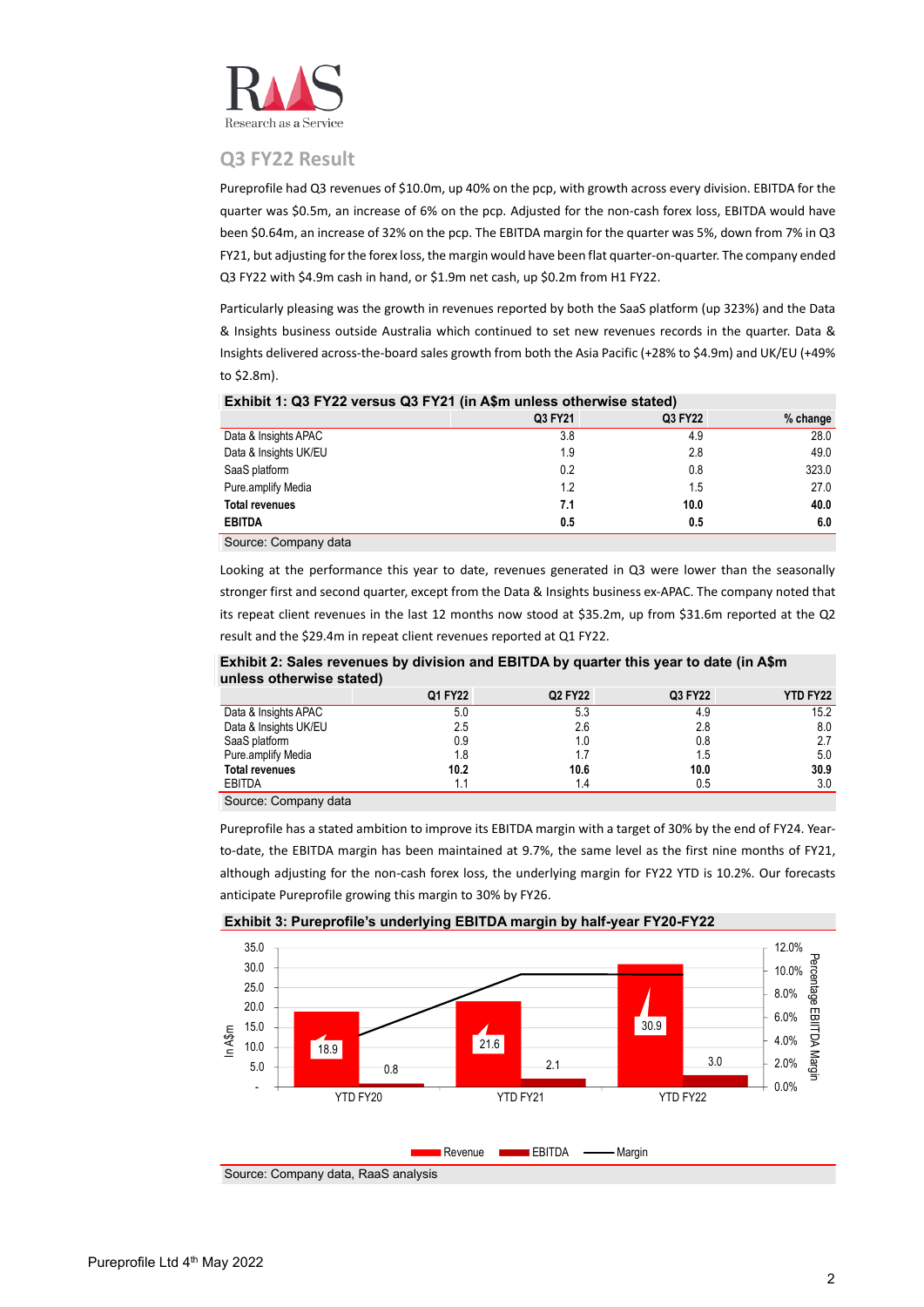

# **Earnings Adjustments For FY22, FY23 Unchanged**

We have adjusted our full-year forecasts for FY22 to take into account the forex loss reported in Q3. This has resulted in a 1.1% reduction in our revenues forecast for the year and 5.6% adjustment on our EBITDA forecast bringing it back to the mid-point of the company's guidance.

# **Exhibit 4: Earnings adjustments FY22 (in A\$m unless otherwise stated)**

|                              | FY22 old | FY22 new |
|------------------------------|----------|----------|
| Data & Insights              | 31.1     | 31.3     |
| Pure.amplify Media           | 7.0      | 6.4      |
| Self Service (SaaS) Platform | 4.5      | 4.4      |
| <b>Total revenues</b>        | 42.6     | 42.1     |
| Gross profit                 | 22.5     | 22.3     |
| Gross profit margin %        | 52.9%    | 52.9%    |
| <b>EBITDA</b> underlying     | 4.4      | 4.2      |
| EBITDA margin %              | 10%      | 10%      |
| NPAT underlying              | 0.53     | 0.35     |
| EPS adjusted                 | 0.14     | 0.13     |
| Source: Company data         |          |          |

# **Base-Case DCF Valuation Is \$0.113/Share Fully Diluted**

We believe the discounted cashflow methodology is the most appropriate method to value PPL, given the relatively early stage of the company's lifecycle. We apply a discount rate of 12.3% (beta 1.6, terminal growth rate of 2.2%). This derives a base-case valuation of \$0.113/share fully diluted for in-the-money options and performance rights. On the current share count of 1,100.5m, the valuation is \$0.129/share.

## **Exhibit 5: Base-case DCF valuation**

|                                                                           | <b>Parameters</b> |
|---------------------------------------------------------------------------|-------------------|
| Discount rate (WACC)                                                      | 12.3%             |
| Terminal growth rate                                                      | 2.2%              |
| <b>Beta</b>                                                               | 1.6               |
| Present value of free cashflows (\$m)                                     | 55.2              |
| Terminal value (\$m)                                                      | 85.6              |
| Plus net cash at Mar-31-2022                                              | (1.9)             |
| Equity value (\$m)                                                        | 142.8             |
| Shares on issue (m) including in-the-money options and performance shares | 1.269             |
| Equity value per share fully diluted                                      | \$0.113           |
| Equity value per share on current share count (1,107.0m)                  | \$0.129           |
| Source: RaaS estimates                                                    |                   |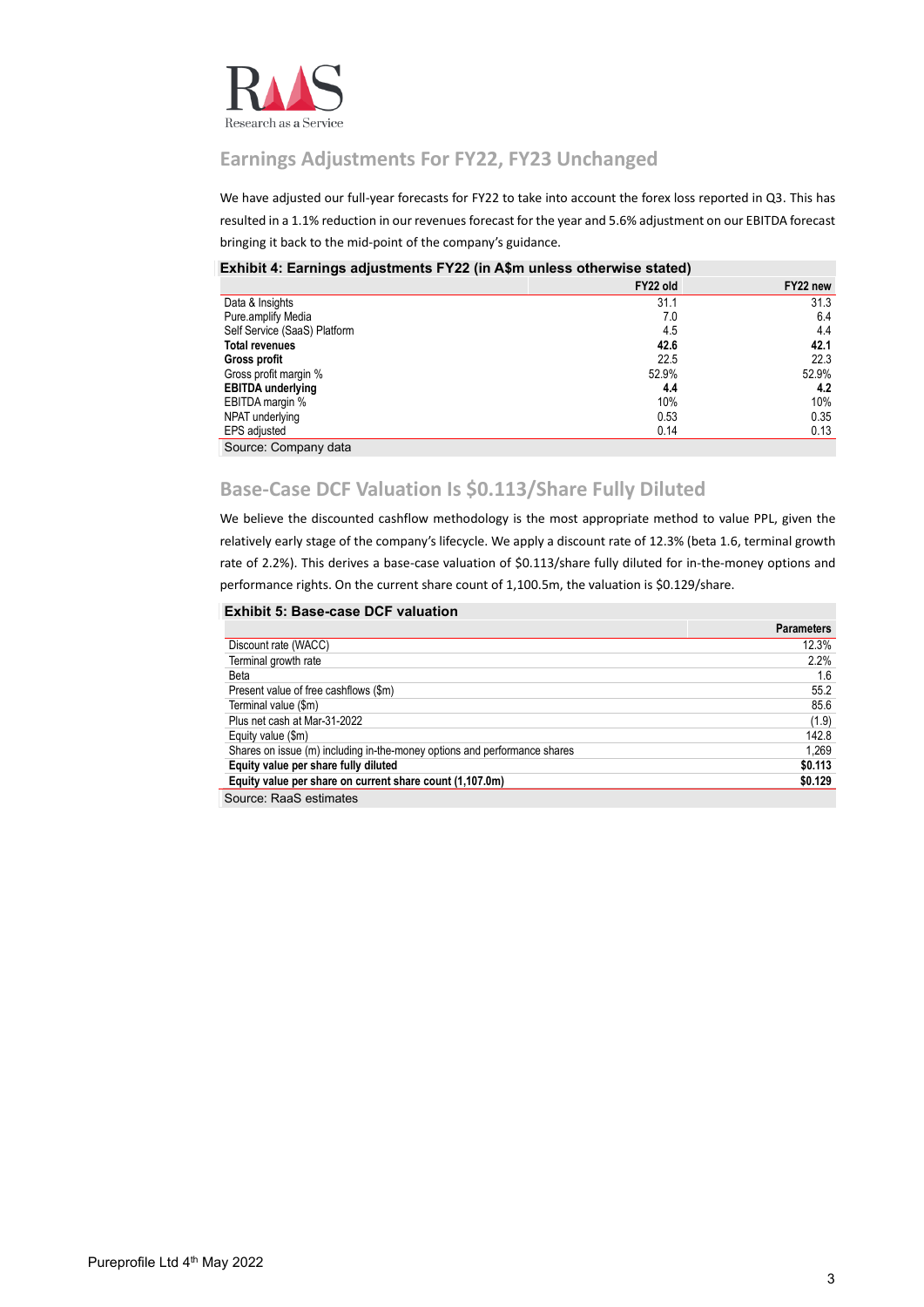

# **Exhibit 6: Financial Summary**

| Pureprofile                                  |              |               |              |              |             | Share price (3 May 2022)       |                          |                          |                          |                          | A\$                      | 0.053                    |
|----------------------------------------------|--------------|---------------|--------------|--------------|-------------|--------------------------------|--------------------------|--------------------------|--------------------------|--------------------------|--------------------------|--------------------------|
| Profit and Loss (A\$m)                       |              |               |              |              |             | Interim (A\$m)                 | <b>H120A</b>             | <b>H220A</b>             | <b>H121A</b>             | <b>H221A</b>             | <b>H122A</b>             | <b>H222F</b>             |
| Y/E 30 June                                  | <b>FY19A</b> | <b>FY20A</b>  | <b>FY21A</b> | FY22F        | FY23F       | Rev enue                       | 13.2                     | 11.1                     | 14.7                     | 16.2                     | 20.8                     | 21.3                     |
|                                              |              |               |              |              |             | EBITDA                         | 0.7                      | 0.9                      | 1.3                      | 1.8                      | 2.2                      | 2.7                      |
| Sales Revenue                                | 26.7         | 24.2          | 30.0         | 42.1         |             | 48.7 EBIT                      | (1.5)                    | (1.2)                    | (0.6)                    | (0.0)                    | 0.8                      | 1.4                      |
| Gross Profit                                 | 15.5         | 13.7          | 16.8         | 22.3         |             | 26.7 NPAT (normalised)         | (3.3)                    | (3.6)                    | (3.2)                    | (0.2)                    | 0.5                      | 0.9                      |
| EBITDA underlying                            | (1.3)        | 1.6           | 3.1          | 4.2          | 8.7         | <b>Minorities</b>              | $\overline{\phantom{a}}$ | $\blacksquare$           | $\overline{\phantom{a}}$ | $\blacksquare$           | $\overline{\phantom{a}}$ | $\overline{\phantom{a}}$ |
|                                              |              |               |              |              |             |                                |                          |                          | 4.8                      |                          |                          | 0.9                      |
| Depn                                         | (0.1)        | (1.0)         | (0.8)        | (0.2)        |             | (0.1) NPAT (reported)          | (5.4)                    | (4.3)                    |                          | (2.0)                    | (0.5)                    |                          |
| Amort                                        | (3.3)        | (3.3)         | (3.0)        | (2.8)        |             | (2.3) EPS (normalised)         | (2.78)                   | (3.10)                   | (1.18)                   | (0.02)                   | 0.05                     | 0.08                     |
| EBIT underlying                              | (4.8)        | (2.7)         | (0.6)        | 1.2          | 6.3         | EPS (reported)                 | (4.57)                   | (3.63)                   | 1.80                     | (0.19)                   | (0.05)                   | 0.08                     |
| Interest                                     | (2.4)        | (4.1)         | (2.7)        | (0.5)        |             | (0.4) Dividend (cps)           | ÷,                       | $\overline{\phantom{a}}$ | $\overline{a}$           | $\overline{\phantom{a}}$ | $\overline{\phantom{a}}$ |                          |
| Tax                                          | (0.4)        | (0.0)         | (0.0)        | (0.4)        |             | (1.6) Imputation               | 30.0                     | 30.0                     | 30.0                     | 30.0                     | 30.0                     | 30.0                     |
| Minorities                                   | 0.0          | 0.0           | 0.0          | 0.0          |             | 0.0 Operating cash flow        | (0.8)                    | 2.3                      | 0.3                      | 2.1                      | 1.9                      | 1.2                      |
| Equity accounted assoc                       | 0.0          | 0.0           | 0.0          | 0.0          |             | 0.0 Free Cash flow             | 0.4                      | 3.4                      | 1.2                      | 3.2                      | 3.0                      | 2.3                      |
| NPAT pre significant items                   | (7.9)        | (6.9)         | (3.4)        | 0.4          |             | 4.3 Divisions                  | <b>H120A</b>             | <b>H220A</b>             | <b>H121A</b>             | <b>H221A</b>             | <b>H122A</b>             | <b>H222F</b>             |
| Significant items                            | (6.5)        | (2.9)         | 6.2          | 0.0          |             | 0.0 Data & Insights            | 9.8                      | 8.6                      | 11.7                     | 12.2                     | 15.4                     | 15.9                     |
| NPAT (reported)                              | (14.5)       | (9.8)         | 2.8          | 0.4          | 4.3         | Media                          | 3.1                      | 2.2                      | 2.4                      | 2.7                      | 3.4                      | 3.0                      |
| Cash flow (A\$m)                             |              |               |              |              |             | Platform                       | 0.2                      | 0.3                      | 0.4                      | 0.7                      | 2.0                      | 2.4                      |
| Y/E 30 June                                  | <b>FY19A</b> | <b>FY20A</b>  | <b>FY21A</b> | <b>FY22F</b> | FY23F       | Sales revenue                  | 13.2                     | 11.1                     | 14.4                     | 15.6                     | 20.8                     | 21.3                     |
| <b>EBITDA</b>                                | (1.3)        | 1.6           | 3.1          | 4.2          | 8.7         |                                |                          |                          |                          |                          |                          |                          |
| Interest                                     | (2.2)        | (0.3)         | (0.2)        | (0.4)        |             | $(0.4)$ COGS                   | (5.7)                    | (4.8)                    | (6.7)                    | (6.5)                    | (10.0)                   | (9.9)                    |
|                                              |              |               |              |              |             |                                |                          |                          |                          |                          |                          |                          |
| Tax                                          | (0.2)        | (0.1)         | (0.0)        | (0.4)        |             | $(1.6)$ Employment             | (4.9)                    | (4.1)                    | (4.8)                    | (5.5)                    | (6.2)                    | (6.3)                    |
| Working capital changes                      | 3.3          | 0.1           | (0.6)        | (0.3)        | (0.3)       | Technology, licence fees       | (1.2)                    | (1.2)                    | (1.1)                    | (1.2)                    | (1.5)                    | (1.5)                    |
| Operating cash flow                          | (0.4)        | 1.4           | 2.4          | 3.1          | 6.4         | Other costs                    | (1.0)                    | (0.6)                    | (0.7)                    | (1.1)                    | (0.9)                    | (1.0)                    |
| Mtce capex                                   | (0.1)        | (0.0)         | (0.0)        | (0.1)        | (0.1)       |                                |                          |                          |                          |                          |                          |                          |
| Free cash flow                               | (0.4)        | 1.4           | 2.3          | 3.0          | 6.3         | <b>EBITDA</b>                  | 0.7                      | 0.9                      | 1.3                      | 1.8                      | 2.2                      | 2.7                      |
| Growth capex                                 | (2.7)        | (2.4)         | (2.0)        | (2.1)        | (2.1)       |                                |                          |                          |                          |                          |                          |                          |
| Acquisitions/Disposals                       | 0.7          | 0.0           | 0.0          | 0.0          |             | 0.0 Margins, Leverage, Returns |                          | <b>FY19A</b>             | <b>FY20A</b>             | <b>FY21A</b>             | <b>FY22F</b>             | FY23F                    |
| Other                                        | 0.0          | 0.0           | 0.0          | 0.0          |             | 0.0 EBITDA                     |                          | $(4.9%$ )                | 6.7%                     | 10.4%                    | 9.9%                     | 17.9%                    |
| Cash flow pre financing                      | (2.5)        | (1.0)         | 0.3          | 0.9          | 4.2         | <b>EBIT</b>                    |                          | $(17.8\%)$               | $(11.2\%)$               | $(2.0\%$ )               | 2.8%                     | 13.0%                    |
| Equity                                       | 0.0          | 0.0           | 13.4         | 0.5          |             | 0.0 NPAT pre significant items |                          | (29.7%                   | $(28.5\%)$               | $(11.2\%)$               | 0.8%                     | 8.8%                     |
| Debt                                         | 0.5          | 3.5           | (10.8)       | 0.0          |             | 0.0 Net Debt (Cash)            |                          | (15.9)                   | (24.6)                   | 0.6                      | 1.8                      | 6.0                      |
| Dividends paid                               | 0.0          | 0.0           | 0.0          | 0.0          |             | 0.0 Net debt/EBITDA (x)        | (x)                      | n/a                      | (15.2)                   | 0.2                      | 0.4                      | 0.7                      |
|                                              | (2.0)        | 2.5           | 2.9          | 1.5          |             | 4.2 ND/ND+Equity (%)           | (% )                     | 225.6%                   | 417.1%                   |                          |                          |                          |
| Net cash flow for year                       |              |               |              |              |             |                                |                          |                          |                          | (19.9% )                 |                          | (45.7%) (149.7%)         |
| Balance sheet (A\$m)                         |              |               |              |              |             | EBIT interest cover (x)        | (x)                      | n/a                      | n/a                      | n/a                      | 0.4                      | 0.1                      |
| Y/E 30 June                                  | <b>FY19A</b> | <b>FY20A</b>  | <b>FY21A</b> | FY22F        | FY23F       | <b>ROA</b>                     |                          | (19.2% )                 | $(15.1\%)$               | (3.4% )                  | 5.9%                     | 28.3%                    |
| Cash                                         | 0.5          | 1.8           | 3.6          | 4.8          | 9.0         | <b>ROE</b>                     |                          | 968.1%                   | 71.2%                    | $(37.4\%)$               | 7.5%                     | 54.5%                    |
| Accounts receivable                          | 6.4          | 3.7           | 5.7          | 5.7          |             | 6.5 ROIC                       |                          | (53.8% )                 | (27.4%                   | $(4.0\%$ )               | 37.4%                    | 346.3%                   |
| Inventory                                    | 0.0          | 0.0           | 0.0          | 0.0          |             | 0.0 NTA (per share)            |                          | n/a                      | n/a                      | n/a                      | n/a                      | 0.00                     |
| Other current assets                         | 1.1          | 1.2           | 1.7          | 1.8          | 1.8         | <b>Working capital</b>         |                          | (2.9)                    | (2.2)                    | (1.5)                    | 0.2                      | 0.5                      |
| Total current assets                         | 8.0          | 6.7           | 11.1         | 12.3         |             | 17.3 WC/Sales (%)              |                          | (10.7%                   | (9.2% )                  | $(4.9%$ )                | 0.5%                     | 1.0%                     |
| PPE                                          | 0.2          | 0.2           | 0.1          | 0.1          |             | 0.1 Revenue growth             |                          | 5.4%                     | (9.3% )                  | 23.8%                    | 40.4%                    | 15.6%                    |
| Intangibles and Goodwill                     | 11.1         | 7.4           | 6.2          | 5.8          |             | 5.6 EBIT growth pa             |                          | n/a                      | n/a                      | n/a                      | $-292%$                  | 443%                     |
| Investments                                  | 0.0          | 0.0           | 0.0          | 0.0          |             | 0.0 Pricing                    |                          | <b>FY19A</b>             | <b>FY20A</b>             | <b>FY21A</b>             | FY22F                    | FY23F                    |
| Deferred tax asset                           | 0.0          | 0.0           | 0.0          | 0.0          |             | $0.0$ No of shares (y/e)       | (m)                      | 119                      | 118                      | 1,100                    | 1,107                    | 1,107                    |
| Other non current assets                     | 0.0          | 2.4           | 1.9          | 1.8          |             | 1.8 Weighted Av Dil Shares     | (m)                      | 119                      | 118                      | 1,058                    | 1,107                    | 1,107                    |
| Total non current assets                     | 11.3         | 10.0          | 8.3          | 7.7          | 7.5         |                                |                          |                          |                          |                          |                          |                          |
| <b>Total Assets</b>                          | 19.4         |               | 19.4         |              |             | 24.8 EPS Reported              |                          |                          |                          |                          |                          |                          |
|                                              |              | 16.7          |              | 19.9         |             |                                | cps                      | (12.2)                   | (8.2)                    | 0.4                      | 0.0                      | 0.4                      |
| Accounts pay able                            | 9.3          | 6.0           | 7.2          | 5.5          |             | 6.0 EPS Normalised/Diluted     | cps                      | (5.1)                    | (0.2)                    | (0.3)                    | 0.1                      | 0.4                      |
| Short term debt                              | 16.5         | 24.4          | 0.0          | 0.0          |             | 0.0 EPS growth (norm/dil)      |                          | n/a                      | n/a                      | n/a                      | $-142%$                  | 202%                     |
| Tax payable                                  | 0.1          | 0.0           | 0.1          | 0.1          |             | $0.1$ DPS                      | cps                      | ٠                        | $\overline{a}$           | $\overline{a}$           |                          | $\overline{\phantom{a}}$ |
| Other current liabilities                    | 2.3          | 2.9           | 3.5          | 3.7          |             | 3.7 DPS Growth                 |                          | na                       | n/a                      | n/a                      | n/a                      | n/a                      |
| Total current liabilities                    | 28.2         | 33.3          | 10.8         | 9.3          |             | 9.8 Dividend yield             |                          | $0.0\%$                  | 0.0%                     | 0.0%                     | 0.0%                     | 0.0%                     |
| Long term debt                               | 0.0          | 2.0           | 3.0          | 3.0          |             | 3.0 Dividend imputation        |                          | 30                       | 30                       | 30                       | 30                       | 30                       |
| Other non current liabs                      | 0.1          | 0.1           | 1.9          | 2.0          |             | $2.0$ PE $(x)$                 |                          |                          |                          | 12.6                     | 179.4                    | 13.8                     |
| Total long term liabilities                  | 0.1          | 2.1           | 4.9          | 5.0          | 5.0         | PE market                      |                          | 18.0                     | 18.0                     | 18.0                     | 18.0                     | 18.0                     |
| <b>Total Liabilities</b>                     | 28.3         | 35.4          | 15.7         | 14.2         | 14.8        | Premium/(discount)             |                          |                          | $(100.0\%)$ (100.0%)     | (29.9%                   | 896.6%                   | (23.5%                   |
| <b>Net Assets</b>                            | (8.9)        | (18.7)        | 3.7          | 5.7          |             | 10.0 EV/EBITDA                 |                          | 15.4                     | 17.7                     | 18.4                     | 13.7                     |                          |
|                                              |              |               |              |              |             | FCF/Share                      |                          | $-0.3$                   | 1.2                      | 0.2                      | 0.3                      | 0.6                      |
|                                              |              |               |              |              |             |                                | cps                      |                          |                          |                          |                          |                          |
| Share capital                                | 41.5         | 41.5          | 59.9         | 60.4         | 60.4        | Price/FCF share                |                          | 20                       | 4.3                      | 24.3                     | 18.6                     | 9.1                      |
| Accumulated profits/losses                   | (50.6)       | (60.4)        | (57.6)       | (57.3)       | (53.0)      | Free Cash flow Yield           |                          | $(5.0\%)$                | 23.3%                    | 4.1%                     | 5.4%                     | 11.0%                    |
| <b>Reserves</b>                              | 0.3          | 0.2           | 1.5          | 2.5          | 2.5         |                                |                          |                          |                          |                          |                          |                          |
|                                              |              |               |              |              |             |                                |                          |                          |                          |                          |                          |                          |
| Minorities<br><b>Total Shareholder funds</b> | 0.0<br>(8.9) | 0.0<br>(18.7) | 0.0<br>3.7   | 0.0<br>5.7   | 0.0<br>10.0 |                                |                          |                          |                          |                          |                          |                          |

Ξ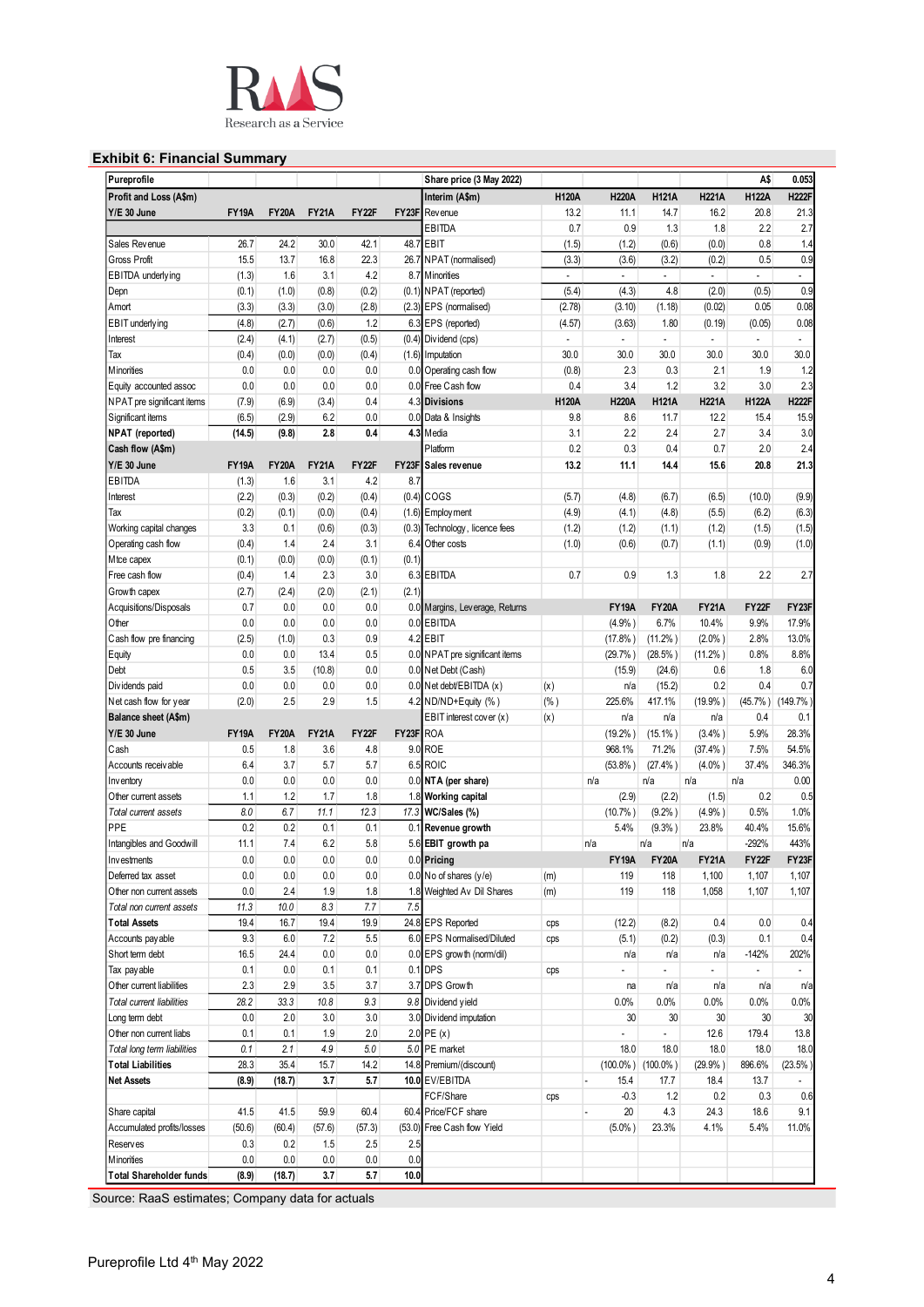

# FINANCIAL SERVICES GUIDE

# **RaaS Advisory Pty Ltd ABN 99 614 783 363 Corporate Authorised Representative, number 1248415**

**of**

**BR SECURITIES AUSTRALIA PTY LTD ABN 92 168 734 530 AFSL 456663**

**Effective Date: 6 th May 2021**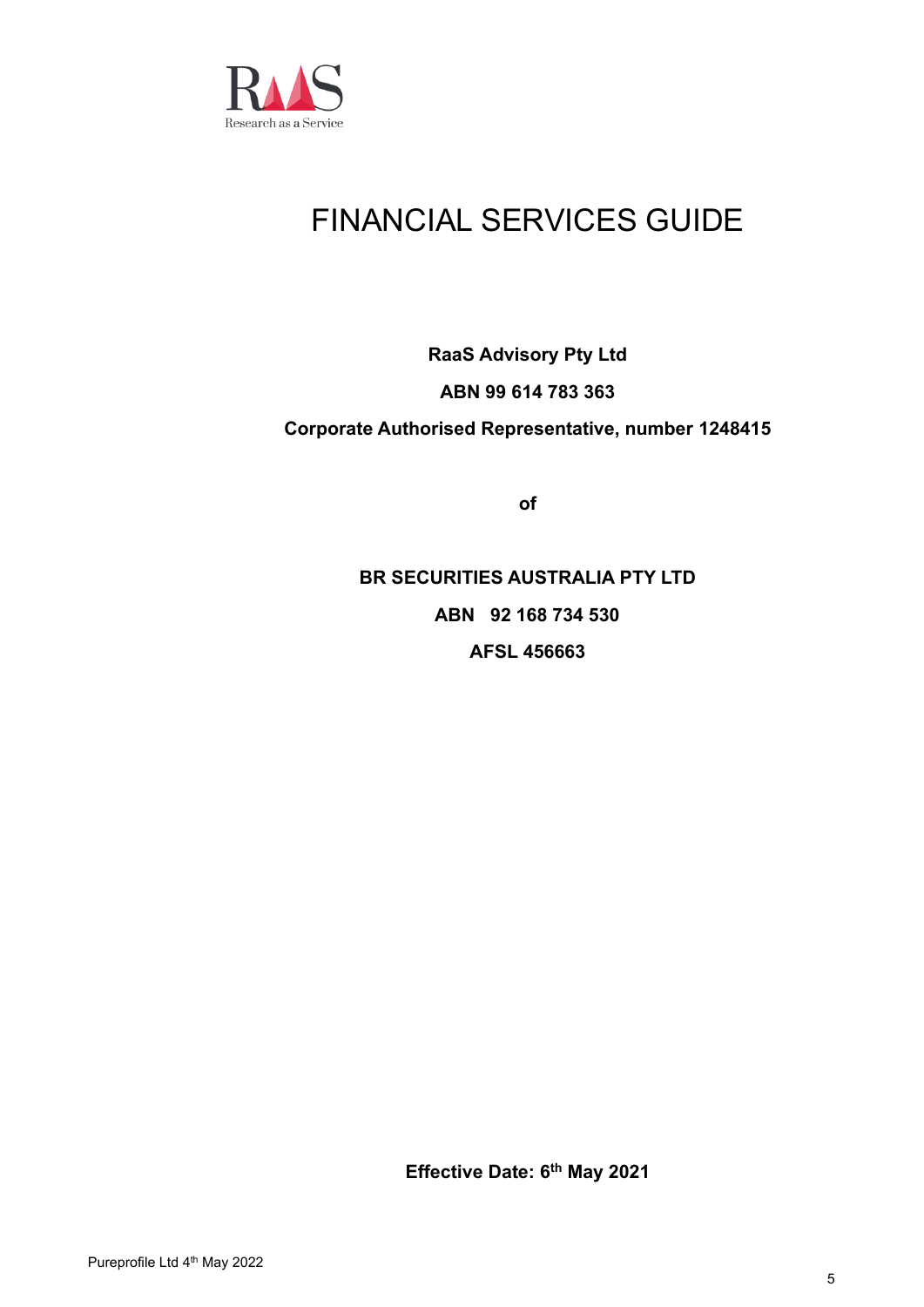

#### **About Us**

BR Securities Australia Pty Ltd (BR) is the holder of Australian Financial Services License ("AFSL") number 456663. RaaS Advisory Pty Ltd (RaaS) is an Authorised Representative (number 1248415) of BR.

This Financial Service Guide (FSG) is designed to assist you in deciding whether to use RaaS's services and includes such things as

- who we are
- our services
- how we transact with you
- how we are paid, and
- complaint processes

Contact Details, BR and RaaS

BR Head Office: Suite 5GB, Level 5, 33 Queen Street, Brisbane, QLD, 4000

RaaS. 20 Halls Road Arcadia, NSW 2159

P: +61 414 354712

E: finola.burke@raasgroup.com

RaaS is the entity providing the authorised AFSL services to you as a retail or wholesale client.

#### **What Financial Services are we authorised to provide?** RaaS is authorised

- to provide general advice to retail and wholesale clients in relation to
- **Securities**
- deal on behalf of retail and wholesale clients in relation to **Securities**

The distribution of this FSG by RaaS is authorized by BR.

#### **Our general advice service**

Please note that any advice given by RaaS is general advice, as the information or advice given will not take into account your particular objectives, financial situation or needs. You should, before acting on the advice, consider the appropriateness of the advice, having regard to your objectives, financial situation and needs. If our advice relates to the acquisition, or possible acquisition, of a particular financial product you should read any relevant Prospectus, Product Disclosure Statement or like instrument. As we only provide general advice we will not be providing a Statement of Advice. We will provide you with recommendations on securities

#### **Our dealing service**

RaaS can arrange for you to invest in securities issued under a prospectus by firstly sending you the offer document and then assisting you fill out the application from if needed.

#### **How are we paid?**

RaaS earns fees for producing research reports. Sometimes these fees are from companies for producing research reports and/or a financial model. When the fee is derived from a company, this is clearly highlighted on the front page of the report and in the disclaimers and disclosures section of the report.

We may also receive a fee for our dealing service, from the company issuing the securities.

#### **Associations and Relationships**

BR, RaaS, its directors and related parties have no associations or relationships with any product issuers other than when advising retail clients to invest in managed funds when the managers of these funds may also be clients of BR. RaaS's representatives may from time to time deal in or otherwise have a financial interest in financial products recommended to you but any material ownership will be disclosed to you when relevant advice is provided.

#### **Complaints**

If you have a complaint about our service you should contact your representative and tell them about your complaint. The representative will follow BR's internal dispute resolution policy, which includes sending you a copy of the policy when required to. If you aren't satisfied with an outcome, you may contact AFCA, see below. BR is a member of the Australian Financial Complaints Authority (AFCA). AFCA provide fair and independent financial services complaint resolution that is free to consumers.

Website[: www.afca.org.au;](http://www.afca.org.au/) Email: [info@afca.org.au;](mailto:info@afca.org.au) Telephone: 1800931678 (free call)

In writing to: Australian Financial Complaints Authority, GPO Box 3, Melbourne, VIC, 3001.

#### **Professional Indemnity Insurance**

BR has in place Professional Indemnity Insurance which satisfies the requirements for compensation under s912B of the Corporations Act and that covers our authorized representatives.